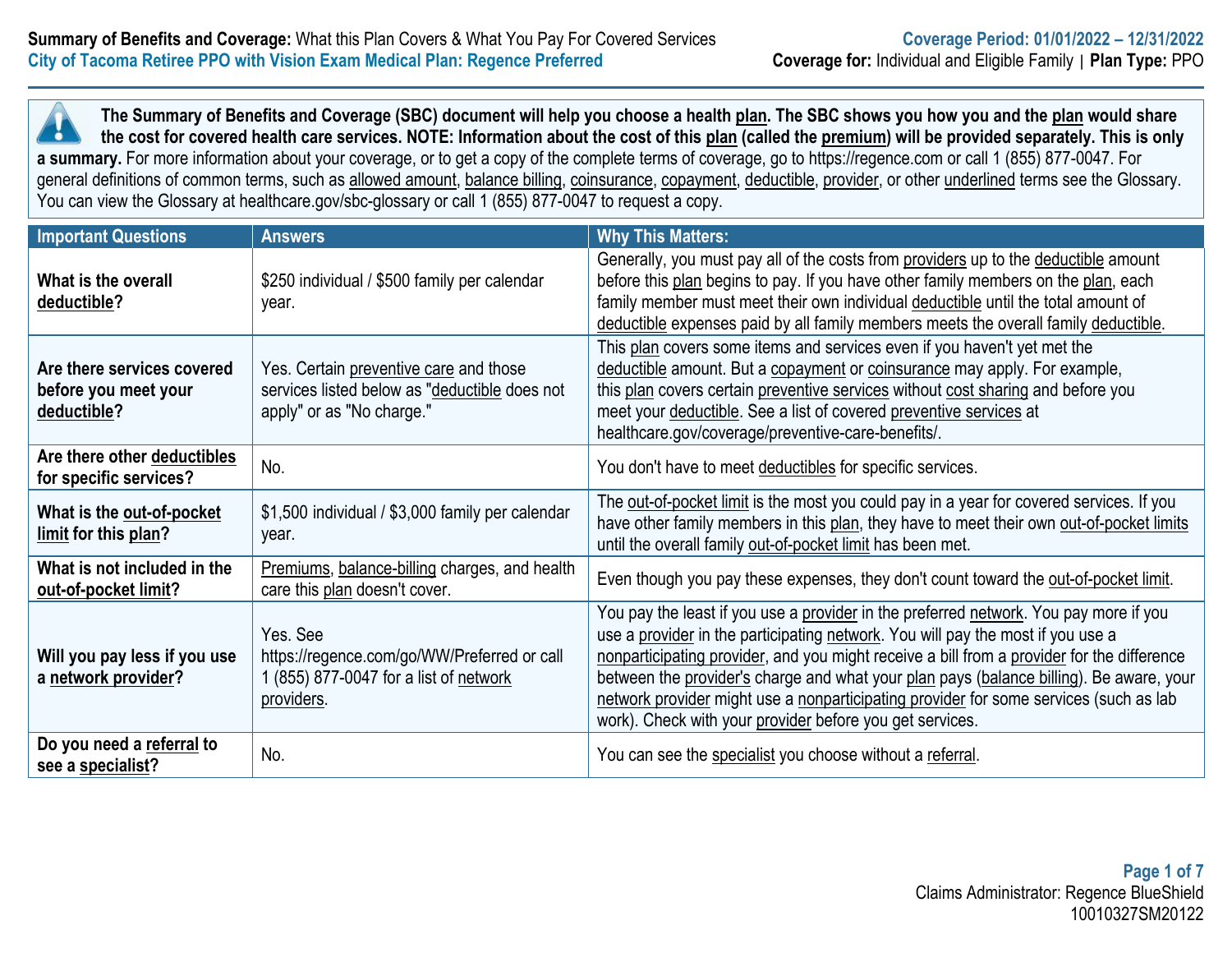All **copayment** and **coinsurance** costs shown in this chart are after your **deductible** has been met, if a **deductible** applies.

|                                                              |                                                        | <b>What You Will Pay</b>                                                                 |                                                                                                                    |                                                                                                                    |                                                                                                                                                                                                                                                                                                                                                                                                            |
|--------------------------------------------------------------|--------------------------------------------------------|------------------------------------------------------------------------------------------|--------------------------------------------------------------------------------------------------------------------|--------------------------------------------------------------------------------------------------------------------|------------------------------------------------------------------------------------------------------------------------------------------------------------------------------------------------------------------------------------------------------------------------------------------------------------------------------------------------------------------------------------------------------------|
| <b>Common Medical</b><br><b>Event</b>                        | <b>Services You May</b><br><b>Need</b>                 | <b>Preferred</b><br><b>Provider</b><br>(You pay the least)                               | <b>Participating</b><br><b>Provider</b><br>(You pay more)                                                          | Nonparticipating<br><b>Provider</b><br>(You pay the most)                                                          | <b>Limitations, Exceptions, &amp; Other Important</b><br><b>Information</b>                                                                                                                                                                                                                                                                                                                                |
| If you visit a health<br>care provider's office<br>or clinic | Primary care visit to<br>treat an injury or<br>illness | \$20 copay / visit,<br>deductible does not<br>apply; other<br>services 0%<br>coinsurance | 40% coinsurance<br>after \$20 copay /<br>visit, deductible<br>does not apply;<br>other services 40%<br>coinsurance | 50% coinsurance<br>after \$20 copay /<br>visit, deductible<br>does not apply;<br>other services 50%<br>coinsurance | Copayment applies to each office and retail clinic<br>visit only. All other services are covered at the<br>coinsurance specified, after deductible.<br>Acupuncture services are limited to 12 visits / year,<br>subject to coinsurance, after deductible.<br>Spinal manipulations are limited to 15 / year,<br>subject to \$20 copay / visit for preferred or<br>participating providers after deductible. |
|                                                              | Specialist visit                                       | \$20 copay / visit,<br>deductible does not<br>apply; other<br>services 0%<br>coinsurance | 40% coinsurance<br>after \$20 copay /<br>visit, deductible<br>does not apply;<br>other services 40%<br>coinsurance | 50% coinsurance<br>after \$20 copay /<br>visit, deductible<br>does not apply;<br>other services 50%<br>coinsurance |                                                                                                                                                                                                                                                                                                                                                                                                            |
|                                                              | Preventive<br>care/screening/<br>immunization          | No charge                                                                                | No charge                                                                                                          | 50% coinsurance,<br>deductible does not<br>apply                                                                   | You may have to pay for services that aren't<br>preventive. Ask your provider if the services<br>needed are preventive. Then check what your plan<br>will pay for.                                                                                                                                                                                                                                         |
| If you have a test                                           | Diagnostic test (x-<br>ray, blood work)                | 0% coinsurance                                                                           | 40% coinsurance                                                                                                    | 50% coinsurance                                                                                                    |                                                                                                                                                                                                                                                                                                                                                                                                            |
|                                                              | Imaging (CT/PET<br>scans, MRIs)                        | 0% coinsurance                                                                           | 40% coinsurance                                                                                                    | 50% coinsurance                                                                                                    | None                                                                                                                                                                                                                                                                                                                                                                                                       |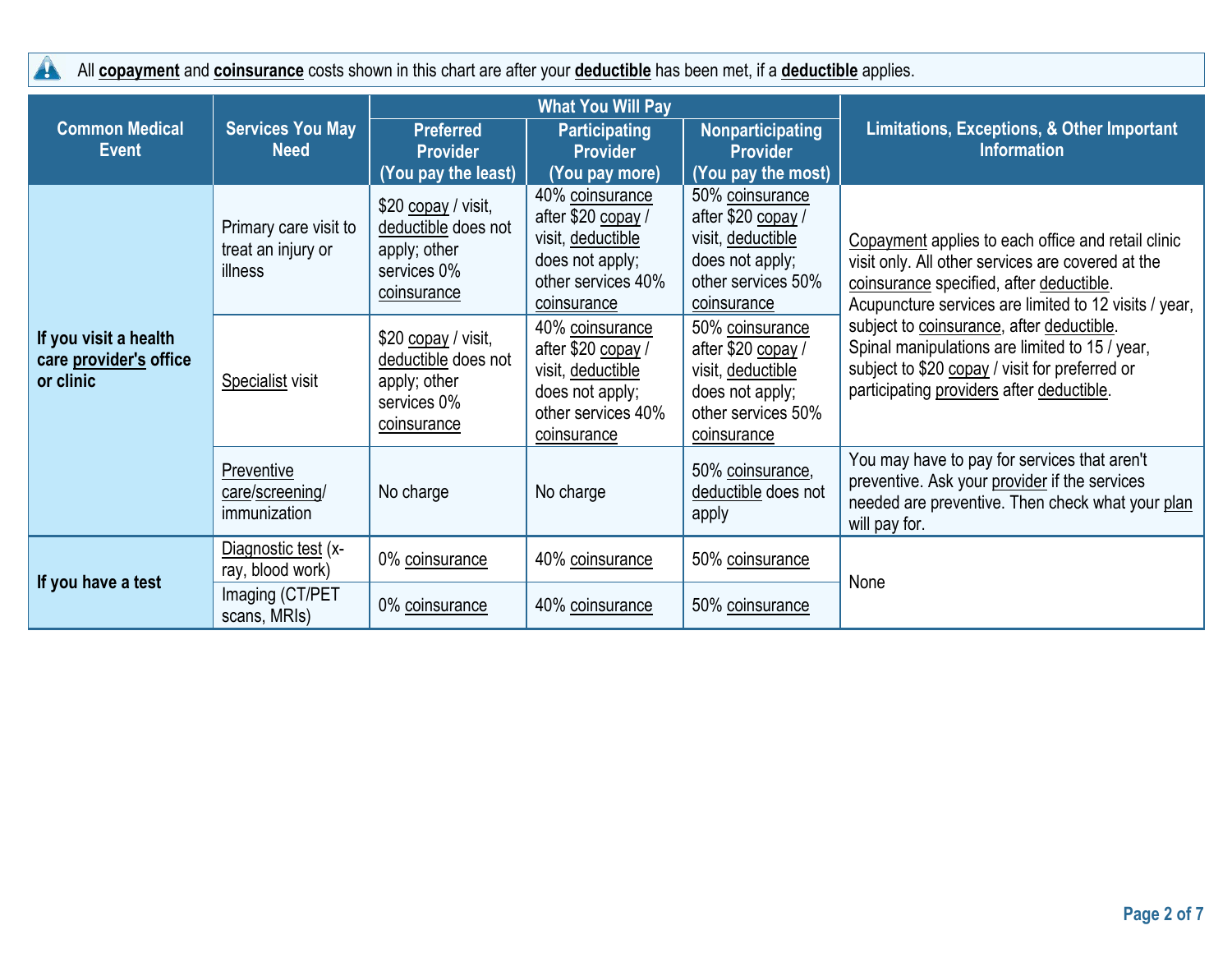|                                                                        |                                                          | <b>What You Will Pay</b>                                                                                                                                                                               |                                                                                                         |                                                                                                         |                                                                                                                                                                                                                                                |  |
|------------------------------------------------------------------------|----------------------------------------------------------|--------------------------------------------------------------------------------------------------------------------------------------------------------------------------------------------------------|---------------------------------------------------------------------------------------------------------|---------------------------------------------------------------------------------------------------------|------------------------------------------------------------------------------------------------------------------------------------------------------------------------------------------------------------------------------------------------|--|
| <b>Common Medical</b><br><b>Event</b>                                  | <b>Services You May</b><br><b>Need</b>                   | <b>Preferred</b><br><b>Provider</b>                                                                                                                                                                    | <b>Participating</b><br><b>Provider</b>                                                                 | Nonparticipating<br><b>Provider</b>                                                                     | Limitations, Exceptions, & Other Important<br><b>Information</b>                                                                                                                                                                               |  |
|                                                                        |                                                          | (You pay the least)                                                                                                                                                                                    | (You pay more)                                                                                          | (You pay the most)                                                                                      |                                                                                                                                                                                                                                                |  |
| If you need drugs to                                                   | Preferred generic<br>drugs & generic<br>drugs            | \$5 copay / preferred generic retail prescription<br>\$10 copay / preferred generic mail order prescription<br>\$5 copay / generic retail prescription<br>\$10 copay / generic mail order prescription |                                                                                                         |                                                                                                         | Prescription drugs not on the Drug List are not<br>covered, unless an exception is approved.<br>Deductible does not apply.<br>90-day supply / retail prescription (your cost share                                                             |  |
| treat your illness or<br>condition                                     | Preferred brand<br>drugs                                 |                                                                                                                                                                                                        | \$35 copay / retail prescription<br>\$70 copay / mail order prescription                                |                                                                                                         | is per 30-day supply)<br>90-day supply / mail order prescription                                                                                                                                                                               |  |
| More information about<br>prescription drug                            | <b>Brand drugs</b>                                       |                                                                                                                                                                                                        | \$60 copay / retail prescription<br>\$120 copay / mail order prescription                               |                                                                                                         | 30-day supply / specialty drug retail prescription<br>Specialty drugs are not available through mail                                                                                                                                           |  |
| coverage is available at<br>https://regence.com/go/<br>2022/WW/6tierLG | Preferred specialty<br>drugs & specialty<br><u>drugs</u> | \$75 copay / preferred specialty drugs<br>\$150 copay / specialty drugs                                                                                                                                |                                                                                                         |                                                                                                         | order.<br>Coverage includes compound medications, refer to<br>your plan for further information.<br>The first fill of specialty drugs may be provided by<br>a retail pharmacy; additional refills must be<br>provided by a specialty pharmacy. |  |
| If you have outpatient                                                 | Facility fee (e.g.,<br>ambulatory surgery<br>center)     | 0% coinsurance                                                                                                                                                                                         | 40% coinsurance                                                                                         | 50% coinsurance                                                                                         | None                                                                                                                                                                                                                                           |  |
| surgery                                                                | Physician/surgeon<br>fees                                | 0% coinsurance                                                                                                                                                                                         | 40% coinsurance                                                                                         | 50% coinsurance                                                                                         | None                                                                                                                                                                                                                                           |  |
| If you need immediate                                                  | <b>Emergency room</b><br>care                            | 10% coinsurance<br>after \$150 copay for<br>facility, 0%<br>coinsurance for<br>professional<br>services                                                                                                | 10% coinsurance<br>after \$150 copay for<br>facility, 0%<br>coinsurance for<br>professional<br>services | 10% coinsurance<br>after \$150 copay for<br>facility, 0%<br>coinsurance for<br>professional<br>services | Copayment applies to facility charge for each visit<br>(waived if admitted), whether or not the deductible<br>has been met.                                                                                                                    |  |
| medical attention                                                      | Emergency medical<br>transportation                      | 20% coinsurance                                                                                                                                                                                        | 20% coinsurance                                                                                         | 20% coinsurance                                                                                         | None                                                                                                                                                                                                                                           |  |
|                                                                        | Urgent care                                              | Covered the same as If you visit a health care provider's office<br>or clinic (Primary care visit or Specialist visit) or If you have a<br>test above.                                                 |                                                                                                         |                                                                                                         | None                                                                                                                                                                                                                                           |  |
| If you have a hospital                                                 | Facility fee (e.g.,<br>hospital room)                    | 10% coinsurance                                                                                                                                                                                        | 40% coinsurance                                                                                         | 50% coinsurance                                                                                         | None                                                                                                                                                                                                                                           |  |
| stay                                                                   | Physician/surgeon<br>fees                                | 0% coinsurance                                                                                                                                                                                         | 40% coinsurance                                                                                         | 50% coinsurance                                                                                         | None                                                                                                                                                                                                                                           |  |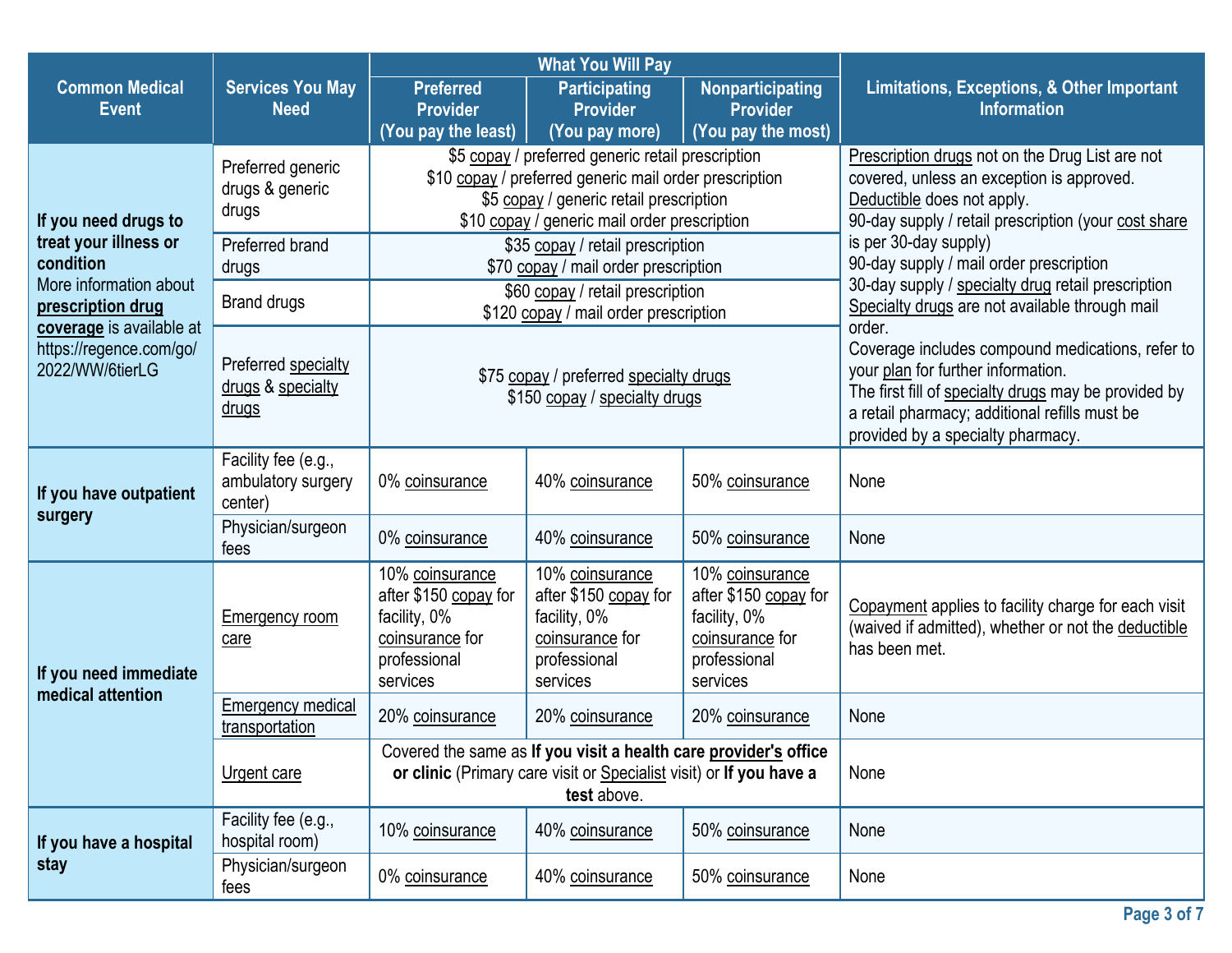|                                                                |                                                 | <b>What You Will Pay</b>                                                                                                           |                                                                     |                                                                  |                                                                                                                                                                                                                                                       |  |
|----------------------------------------------------------------|-------------------------------------------------|------------------------------------------------------------------------------------------------------------------------------------|---------------------------------------------------------------------|------------------------------------------------------------------|-------------------------------------------------------------------------------------------------------------------------------------------------------------------------------------------------------------------------------------------------------|--|
| <b>Common Medical</b><br><b>Event</b>                          | <b>Services You May</b><br><b>Need</b>          | <b>Preferred</b><br><b>Provider</b><br>(You pay the least)                                                                         | <b>Participating</b><br><b>Provider</b><br>(You pay more)           | <b>Nonparticipating</b><br><b>Provider</b><br>(You pay the most) | Limitations, Exceptions, & Other Important<br><b>Information</b>                                                                                                                                                                                      |  |
| If you need mental<br>health, behavioral                       | <b>Outpatient services</b>                      | 10% coinsurance<br>for facility; 0% for<br>professional<br>services                                                                | 10% coinsurance<br>for facility; 0% for<br>professional<br>services | 50% coinsurance                                                  | None                                                                                                                                                                                                                                                  |  |
| health, or substance<br>abuse services                         | Inpatient services                              | 10% coinsurance<br>for facility; 0% for<br>professional<br>services                                                                | 10% coinsurance<br>for facility; 0% for<br>professional<br>services | 50% coinsurance                                                  | None                                                                                                                                                                                                                                                  |  |
|                                                                | Office visits                                   | 0% coinsurance                                                                                                                     | 40% coinsurance                                                     | 50% coinsurance                                                  |                                                                                                                                                                                                                                                       |  |
| If you are pregnant                                            | Childbirth/delivery<br>professional<br>services | 0% coinsurance                                                                                                                     | 40% coinsurance                                                     | 50% coinsurance                                                  | Cost sharing does not apply for preventive<br>services. Depending on the type of services, a<br>copayment, coinsurance or deductible may apply.<br>Maternity care may include tests and services<br>described elsewhere in the SBC (i.e. ultrasound). |  |
|                                                                | Childbirth/delivery<br>facility services        | 10% coinsurance                                                                                                                    | 40% coinsurance                                                     | 50% coinsurance                                                  |                                                                                                                                                                                                                                                       |  |
|                                                                | Home health care                                | 0% coinsurance                                                                                                                     | 40% coinsurance                                                     | 50% coinsurance                                                  | 130 visits / year                                                                                                                                                                                                                                     |  |
| If you need help<br>recovering or have<br>other special health | Rehabilitation<br>services                      | Inpatient: 10%<br>coinsurance for<br>facility; 0%<br>coinsurance for<br>professional<br>services<br>Outpatient: 20%<br>coinsurance | 40% coinsurance                                                     | 50% coinsurance                                                  | 40 inpatient days / year<br>99 outpatient visits / year<br>Includes physical therapy, occupational therapy<br>and speech therapy.                                                                                                                     |  |
| needs                                                          | <b>Habilitation services</b>                    | 20% coinsurance                                                                                                                    | 40% coinsurance                                                     | 50% coinsurance                                                  | Includes physical therapy, occupational therapy<br>and speech therapy.                                                                                                                                                                                |  |
|                                                                | Skilled nursing care                            | 0% coinsurance                                                                                                                     | 0% coinsurance                                                      | 50% coinsurance                                                  | 100 inpatient days / year                                                                                                                                                                                                                             |  |
|                                                                | Durable medical<br>equipment                    | 20% coinsurance                                                                                                                    | 20% coinsurance                                                     | 50% coinsurance                                                  | None                                                                                                                                                                                                                                                  |  |
|                                                                | Hospice services                                | 0% coinsurance                                                                                                                     | 0% coinsurance                                                      | 50% coinsurance                                                  | 14 respite inpatient or outpatient days / lifetime                                                                                                                                                                                                    |  |
|                                                                | Children's eye exam                             | Not covered                                                                                                                        | Not covered                                                         | Not covered                                                      | None                                                                                                                                                                                                                                                  |  |
| If your child needs                                            | Children's glasses                              | Not covered                                                                                                                        | Not covered                                                         | Not covered                                                      | None                                                                                                                                                                                                                                                  |  |
| dental or eye care                                             | Children's dental<br>check-up                   | Not covered                                                                                                                        | Not covered                                                         | Not covered                                                      | None                                                                                                                                                                                                                                                  |  |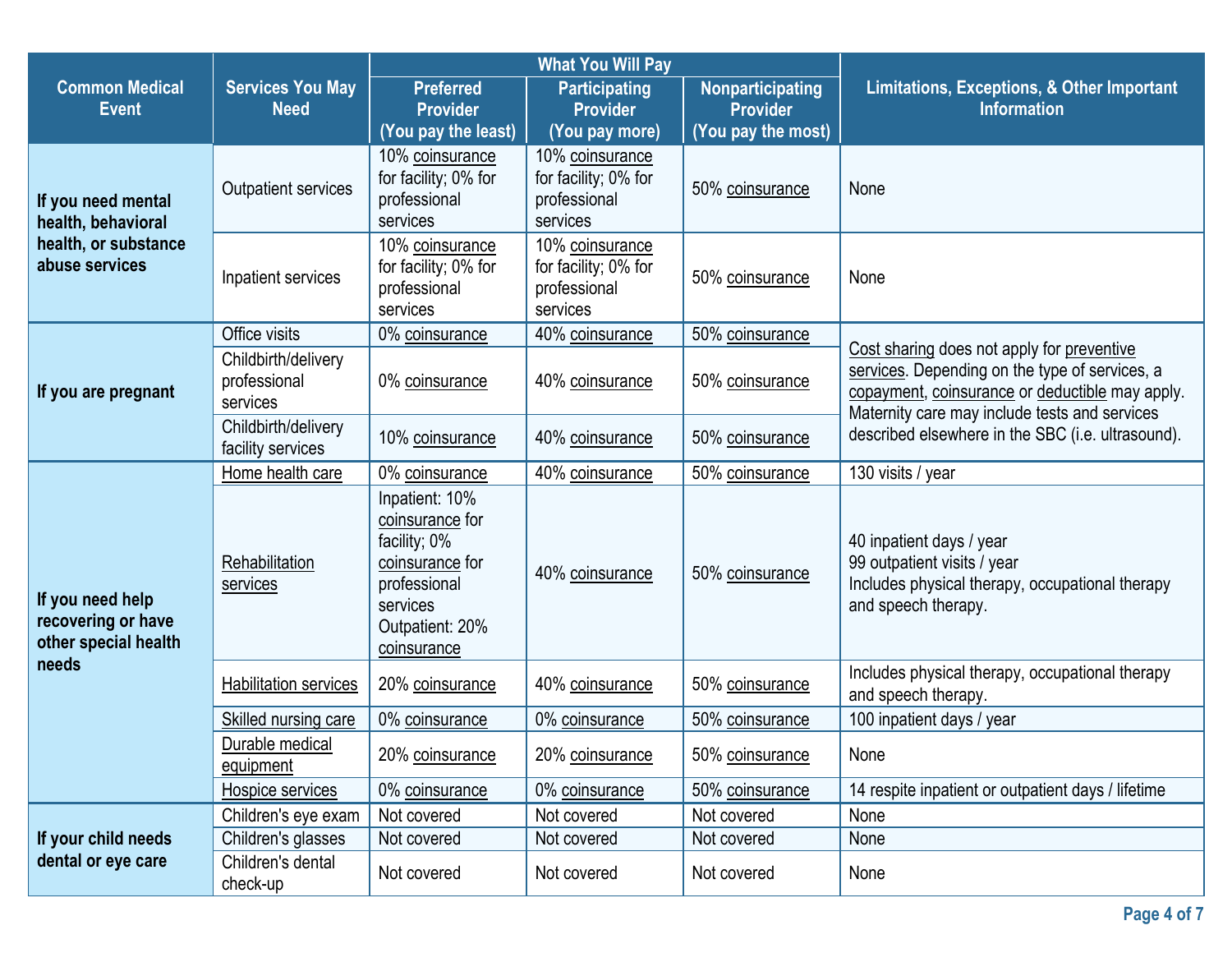## **Excluded Services & Other Covered Services:**

| Services Your Plan Generally Does NOT Cover (Check your policy or plan document for more information and a list of any other excluded services.) |                          |                                                 |  |  |
|--------------------------------------------------------------------------------------------------------------------------------------------------|--------------------------|-------------------------------------------------|--|--|
| Cosmetic surgery, except congenital anomalies                                                                                                    | Infertility treatment    | Routine eye care (Adult)                        |  |  |
| Dental care (Adult)                                                                                                                              | Long-term care           | Routine foot care, except for diabetic patients |  |  |
| Hearing aids                                                                                                                                     | Private-duty nursing     | Weight loss programs                            |  |  |
|                                                                                                                                                  |                          |                                                 |  |  |
| Other Covered Services (Limitations may apply to these services. This isn't a complete list. Please see your plan document.)                     |                          |                                                 |  |  |
| Abortion                                                                                                                                         | <b>Bariatric surgery</b> | Non-emergency care when traveling outside the   |  |  |
| Acupuncture                                                                                                                                      | Chiropractic care        | U.S.                                            |  |  |

Your Rights to Continue Coverage: There are agencies that can help if you want to continue your coverage after it ends. The contact information for those agencies is: the U.S. Department of Labor, Employee Benefits Security Administration at 1 (866) 444-3272 or dol.gov/ebsa/healthreform, or the U.S. Department of Health and Human Services, Center for Consumer Information and Insurance Oversight at 1 (877) 267-2323 ext. 61565 or cciio.cms.gov or your state insurance department. You may also contact the plan at 1 (855) 877-0047. Other coverage options may be available to you too, including buying individual insurance coverage through the Health Insurance Marketplace. For more information about the Marketplace, visit HealthCare.gov or call 1 (800) 318-2596.

Your Grievance and Appeals Rights: There are agencies that can help if you have a complaint against your plan for a denial of a claim. This complaint is called a grievance or appeal. For more information about your rights, look at the explanation of benefits you will receive for that medical claim. Your plan documents also provide complete information to submit a claim, appeal, or a grievance for any reason to your plan. For more information about your rights, this notice, or assistance, contact the plan at 1 (855) 877-0047 or visit regence.com or the U.S. Department of Labor, Employee Benefits Security Administration at 1 (866) 444-3272 or dol.gov/ebsa/healthreform. You may also contact the Office of the Insurance Commissioner of Washington State by calling 1 (800) 562-6900, or through the Internet at: www.insurance.wa.gov.

### **Does this plan provide Minimum Essential Coverage? Yes**

Minimum Essential Coverage generally includes plans, health insurance available through the Marketplace or other individual market policies, Medicare, Medicaid, CHIP, TRICARE, and certain other coverage. If you are eligible for certain types of Minimum Essential Coverage, you may not be eligible for the premium tax credit.

### **Does this plan meet the Minimum Value Standards? Yes**

If your plan doesn't meet the Minimum Value Standards, you may be eligible for a premium tax credit to help you pay for a plan through the Marketplace.

## **Language Access Services:**

Spanish (Español): Para obtener asistencia en Español, llame al 1 (855) 877-0047.

*To see examples of how this plan might cover costs for a sample medical situation, see the next section.*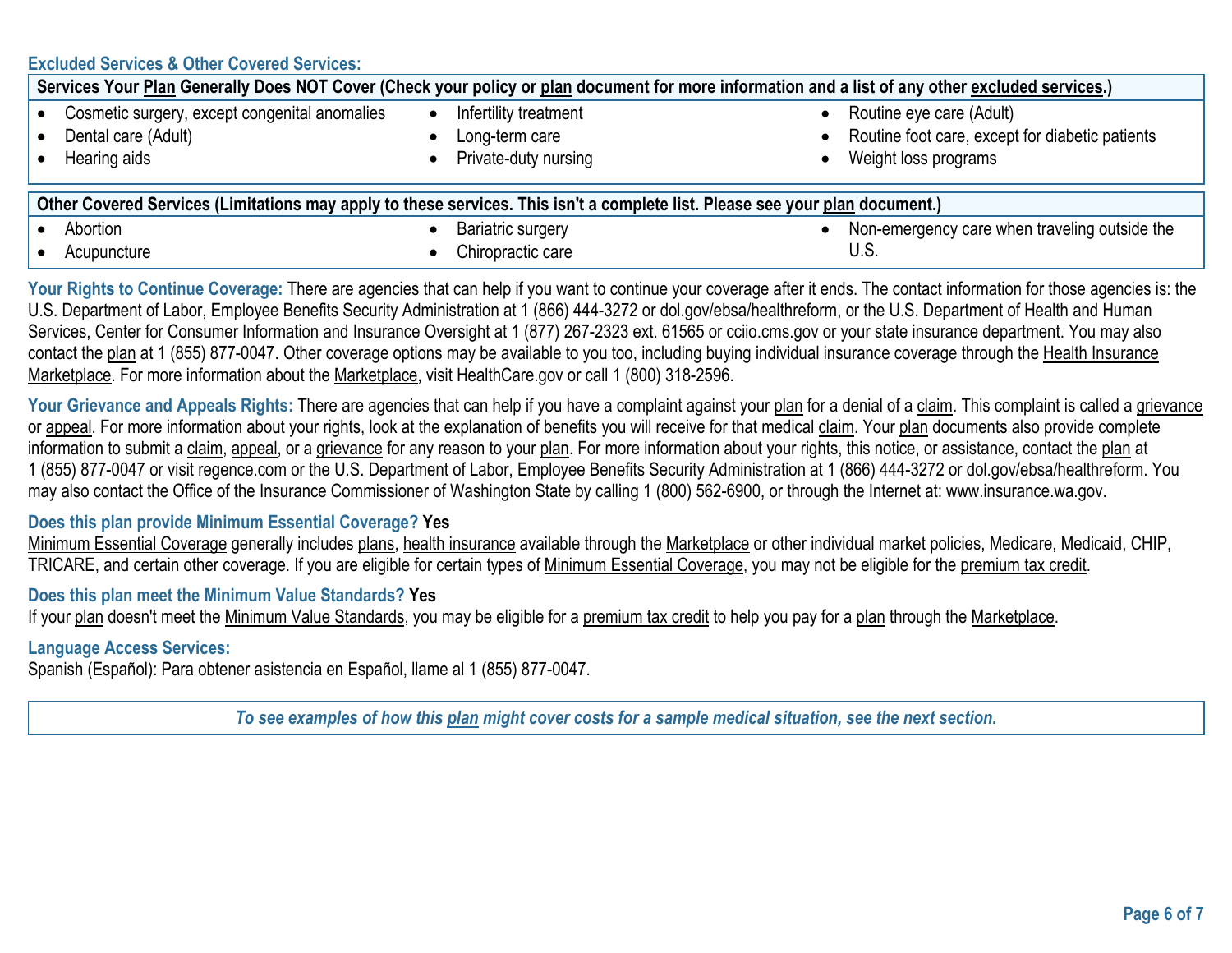## **About these Coverage Examples:**



**This is not a cost estimator.** Treatments shown are just examples of how this plan might cover medical care. Your actual costs will be different depending on the actual care you receive, the prices your providers charge, and many other factors. Focus on the cost sharing amounts (deductibles, copayments and coinsurance) and excluded services under the plan. Use this information to compare the portion of costs you might pay under different health plans. Please note these coverage examples are based on self-only coverage.

| Peg is Having a Baby                         |
|----------------------------------------------|
| (9 months of in-network pre-natal care and a |
| hospital delivery)                           |

| $\blacksquare$ The plan's overall deductible | \$250 |
|----------------------------------------------|-------|
| ■ Specialist copayment                       | \$20  |
| ■ Hospital (facility) coinsurance            | 10%   |
| Other coinsurance                            | $0\%$ |

# **This EXAMPLE event includes services like:**

Specialist office visits *(prenatal care)* Childbirth/Delivery Professional Services Childbirth/Delivery Facility Services Diagnostic tests *(ultrasounds and blood work)* Specialist visit *(anesthesia)*

| <b>Total Example Cost</b> |  |  | \$12,700 |
|---------------------------|--|--|----------|
| . .                       |  |  |          |

# **In this example, Peg would pay:**

| <b>Cost Sharing</b>        |         |  |  |
|----------------------------|---------|--|--|
| <b>Deductibles</b>         | \$250   |  |  |
| Copayments                 | \$9     |  |  |
| Coinsurance                | \$706   |  |  |
| What isn't covered         |         |  |  |
| Limits or exclusions       | \$61    |  |  |
| The total Peg would pay is | \$1,026 |  |  |

| The plan's overall deductible            | \$250 |
|------------------------------------------|-------|
| ■ Specialist copayment                   | \$20  |
| <b>E</b> Hospital (facility) coinsurance | 10%   |
| Other coinsurance                        | 0%    |

## **This EXAMPLE event includes services like:**

Primary care physician office visits *(including disease education)* Diagnostic tests *(blood work)* Prescription drugs Durable medical equipment *(glucose meter)*

| <b>Total Example Cost</b> | \$5,600 |
|---------------------------|---------|
|                           |         |

## **In this example, Joe would pay:**

| <b>Cost Sharing</b>        |         |  |  |  |
|----------------------------|---------|--|--|--|
| Deductibles                | \$250   |  |  |  |
| <b>Copayments</b>          | \$686   |  |  |  |
| Coinsurance                | \$0     |  |  |  |
| What isn't covered         |         |  |  |  |
| Limits or exclusions       | \$178   |  |  |  |
| The total Joe would pay is | \$1,114 |  |  |  |

# **Mia's Simple Fracture**

(in-network emergency room visit and follow up care)

| ■ The plan's overall deductible          | \$250 |
|------------------------------------------|-------|
| Specialist copayment                     | \$20  |
| <b>E</b> Hospital (facility) coinsurance | 10%   |
| ■ Other coinsurance                      | $0\%$ |

## **This EXAMPLE event includes services like:**

Emergency room care *(including medical supplies)* Diagnostic test *(x-ray)* Durable medical equipment *(crutches)* Rehabilitation services *(physical therapy)*

| <b>Total Example Cost</b> | \$2,800 |
|---------------------------|---------|
|                           |         |

#### **In this example, Mia would pay:**

| <b>Cost Sharing</b>        |       |  |  |  |
|----------------------------|-------|--|--|--|
| Deductibles                | \$250 |  |  |  |
| <b>Copayments</b>          | \$15  |  |  |  |
| Coinsurance                | \$50  |  |  |  |
| What isn't covered         |       |  |  |  |
| Limits or exclusions       | \$0   |  |  |  |
| The total Mia would pay is | \$515 |  |  |  |

The plan would be responsible for the other costs of these EXAMPLE covered services.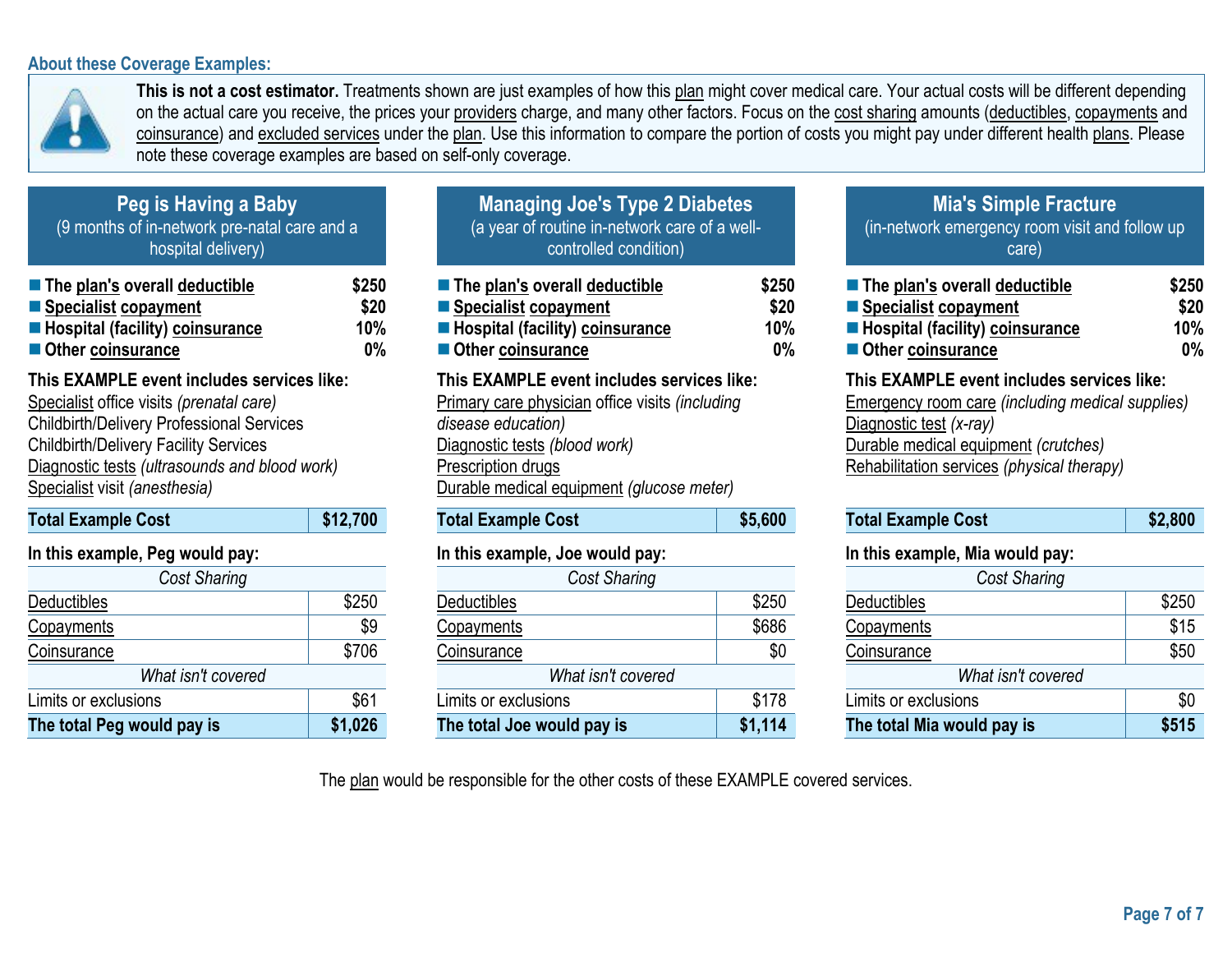**The Summary of Benefits and Coverage (SBC) document will help you choose a vision plan. The SBC shows you how you and the plan would share**  ъ. **the cost for covered vision care services. NOTE: Information about the cost of this plan (called the premium) will be provided separately. This is only a summary.** For more information about your coverage, or to get a copy of the complete terms of coverage, go to https://regence.com. For provider or benefit questions call VSP at 1 (844) 299-3041. For membership questions call Regence at 1 (855) 877-0047. For general definitions of common terms, such as allowed amount, balance billing, coinsurance, copayment, deductible, provider, or other underlined terms see the Glossary. You can view the Glossary at healthcare.gov/sbc-glossary or call 1 (855) 877-0047 to request a copy.

| <b>Important Questions</b>                                        | <b>Answers</b>                                                                                          | <b>Why This Matters:</b>                                                                                                                                                                                                                                                                                                                                            |
|-------------------------------------------------------------------|---------------------------------------------------------------------------------------------------------|---------------------------------------------------------------------------------------------------------------------------------------------------------------------------------------------------------------------------------------------------------------------------------------------------------------------------------------------------------------------|
| What is the overall<br>deductible?                                | \$0                                                                                                     | See the Common Vision Event chart below for your costs for services this plan covers.                                                                                                                                                                                                                                                                               |
| Are there services covered<br>before you meet your<br>deductible? | Not applicable.                                                                                         | See the Common Vision Event chart below for your costs for services this plan<br>covers.                                                                                                                                                                                                                                                                            |
| Are there other deductibles<br>for specific services?             | No.                                                                                                     | See the Common Vision Event chart below for your costs for services this plan covers.                                                                                                                                                                                                                                                                               |
| What is the out-of-pocket<br>limit for this plan?                 | Not applicable.                                                                                         | This plan does not have an out-of-pocket limit on your expenses.                                                                                                                                                                                                                                                                                                    |
| What is not included in the<br>out-of-pocket limit?               | Not applicable.                                                                                         | This plan does not have an out-of-pocket limit on your expenses.                                                                                                                                                                                                                                                                                                    |
| Will you pay less if you use<br>a network provider?               | Yes. See<br>https://regence.com/go/WW/VSPNetwork or<br>call 1 (844) 299-3041 for a list of VSP doctors. | This plan uses a vision provider network (Vision Service Plan). You will pay less if you<br>use a vision provider in the plan's network. You will pay the most if you use an out-of-<br>network vision provider, and you might receive a bill from a vision provider for the<br>difference between the provider's charge and what your plan pays (balance billing). |
| Do you need a referral to<br>see a specialist?                    | No.                                                                                                     | You can see the specialist you choose without a referral.                                                                                                                                                                                                                                                                                                           |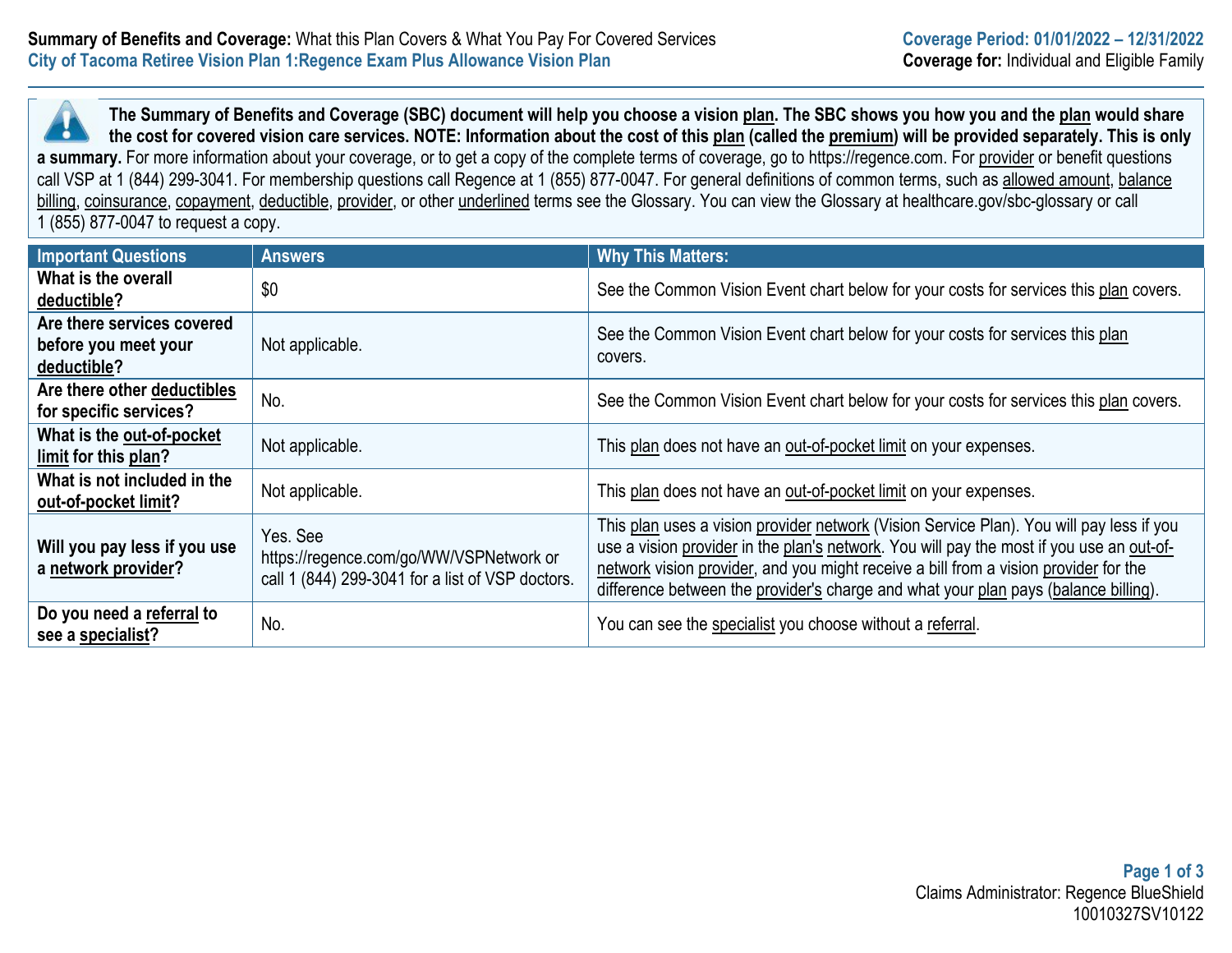|                                                              | <b>Services You May</b><br><b>Need</b> | <b>What You Will Pay</b>                      |                                                           | Limitations, Exceptions, & Other Important                                                                                                                                                                                                               |  |
|--------------------------------------------------------------|----------------------------------------|-----------------------------------------------|-----------------------------------------------------------|----------------------------------------------------------------------------------------------------------------------------------------------------------------------------------------------------------------------------------------------------------|--|
| <b>Common Vision Event</b>                                   |                                        | <b>VSP Doctor</b><br>(You will pay the least) | <b>Out-of-Network Provider</b><br>(You will pay the most) | <b>Information</b>                                                                                                                                                                                                                                       |  |
| If you visit a vision<br>care provider's office<br>or clinic | Routine vision<br>examination          | No charge                                     | No charge up to the out-of-<br>network provider limit     | For services provided by an out-of-network provider,<br>you pay all charges up front then submit a claim for<br>reimbursement.<br>1 routine eye examination / calendar year<br>Routine eye examination limited to \$45 for out-of-<br>network providers. |  |
|                                                              | Vision hardware                        | Not covered                                   | Not covered                                               | None                                                                                                                                                                                                                                                     |  |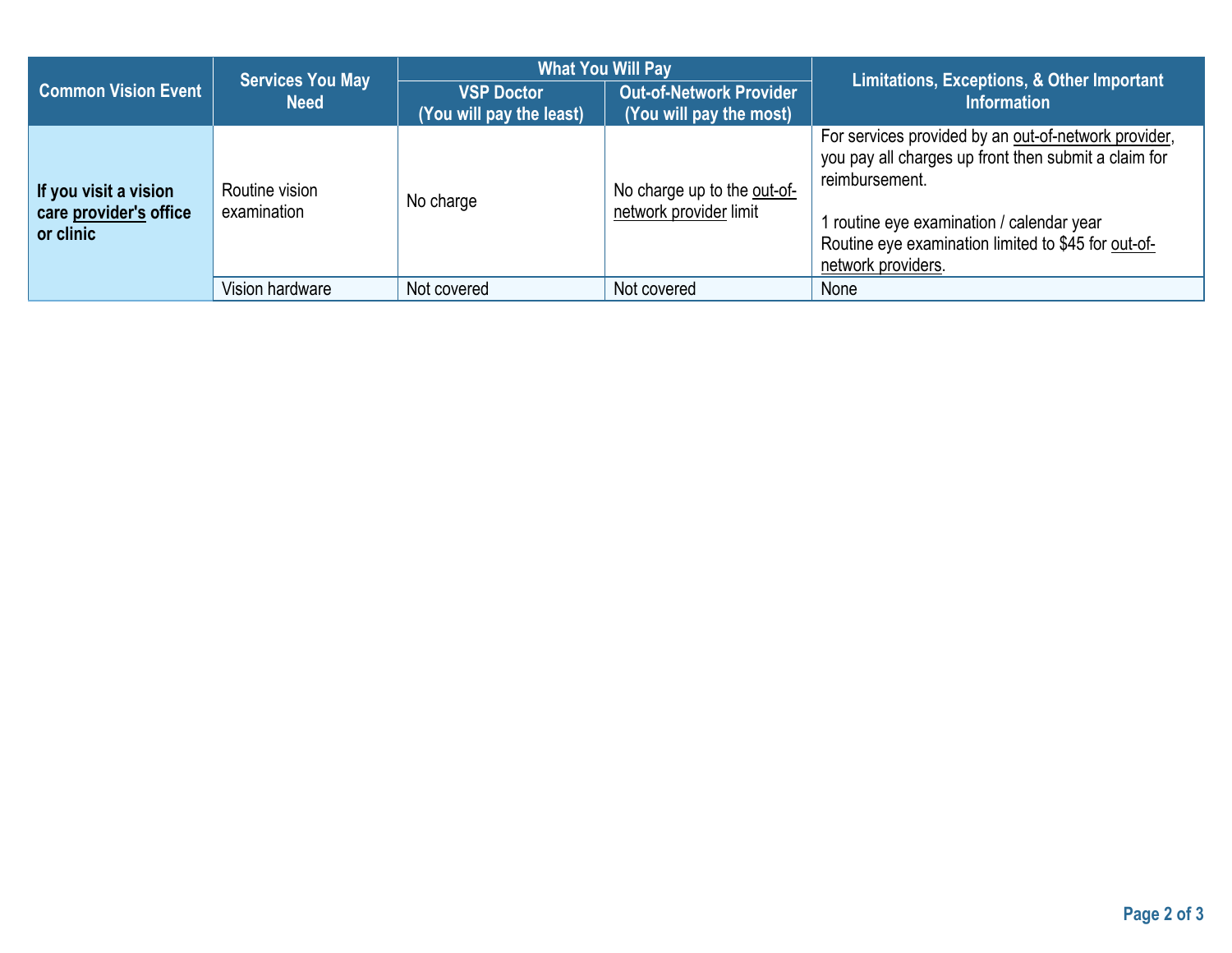# **Excluded Services:**

| Services Your Plan Generally Does NOT Cover (Check your policy or plan document for more information and a list of any other excluded services.) |                                                |  |                                           |  |                                 |
|--------------------------------------------------------------------------------------------------------------------------------------------------|------------------------------------------------|--|-------------------------------------------|--|---------------------------------|
|                                                                                                                                                  | Corrective vision treatment of an experimental |  | Fees, taxes and interest                  |  | Non-direct patient care         |
|                                                                                                                                                  | nature                                         |  | Low vision benefits                       |  | • Orthoptics or vision training |
|                                                                                                                                                  | Cosmetic services and supplies                 |  | Medical or surgical treatment of the eyes |  | Vision hardware                 |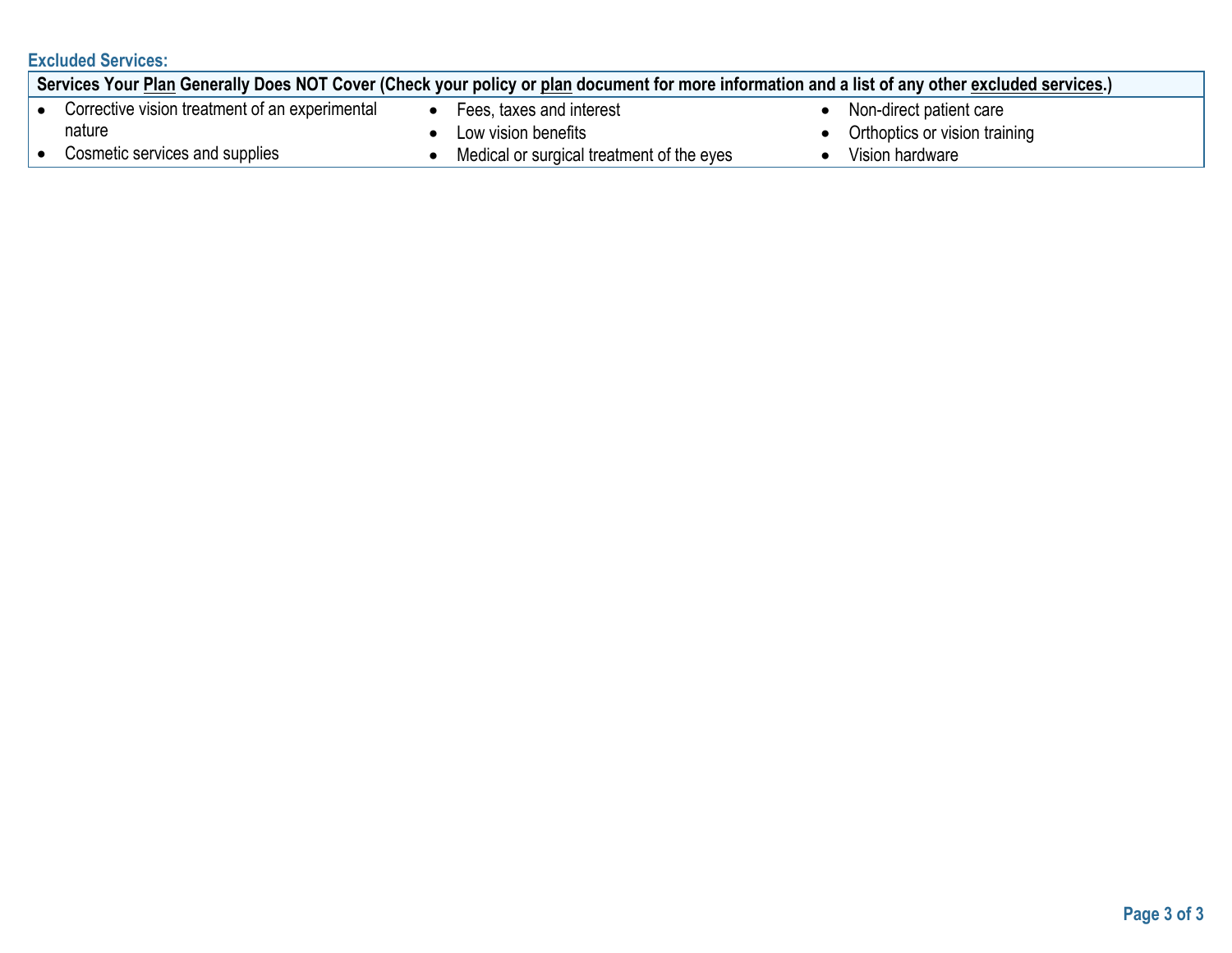# **NONDISCRIMINATION NOTICE**

Regence complies with applicable Federal and Washington state civil rights laws and does not discriminate on the basis of race, color, national origin, age, disability, sex, gender identity, or sexual identity. Regence does not exclude people or treat them differently because of race, color, national origin, age, disability, sex, gender identity or sexual orientation.

## **Regence:**

**Provides free aids and services to people with disabilities to communicate effectively with us, such as:**

- Qualified sign language interpreters
- Written information in other formats (large print, audio, and accessible electronic formats, other formats)

# **Provides free language services to people whose primary language is not English, such as:**

- Qualified interpreters
- Information written in other languages

If you need these services listed above, please contact:

# **Medicare Customer Service**

1-800-541-8981 (TTY: 711)

# **Customer Service for all other plans**

1-888-344-6347 (TTY: 711)

VSP provides administration for your Regence vision plan. For VSP vision services, contact: **VSP** 1-844-299-3041 (TTY: 1-800-428-4833)

If you believe that Regence or VSP has failed to provide these services or discriminated in another way on the basis of race, color, national origin, age, disability, sex, gender identity or sexual orientation, you can file a grievance with our civil rights coordinator below:

# **Medicare Customer Service**

Civil Rights Coordinator MS: B32AG, PO Box 1827 Medford, OR 97501 1-866-749-0355, (TTY: 711) Fax: 1-888-309-8784 medicareappeals@regence.com

# **Customer Service for all other plans**

Civil Rights Coordinator MS CS B32B, P.O. Box 1271 Portland, OR 97207-1271 1-888-344-6347, (TTY: 711) CS@regence.com

You can also file a civil rights complaint with:

• The U.S. Department of Health and Human Services, Office for Civil Rights electronically through the Office for Civil Rights Complaint Portal at

https://ocrportal.hhs.gov/ocr/portal/lobby.jsf, or by mail or phone at:

U.S. Department of Health and Human Services 200 Independence Avenue SW, Room 509F HHH Building Washington, DC 20201

1-800-368-1019, 800-537-7697 (TDD).

Complaint forms are available at http://www.hhs.gov/ocr/office/file/index.html.

• The Washington State Office of the Insurance Commissioner, electronically through the Office of the Insurance Commissioner Complaint portal available at https://www.insurance.wa.gov/file-complaintor-check-your-complaint-status, or by phone at 800-562-6900, 360-586-0241 (TDD).

Complaint forms are available at https://fortress.wa.gov/oic/onlineservices/cc/p ub/complaintinformation.aspx